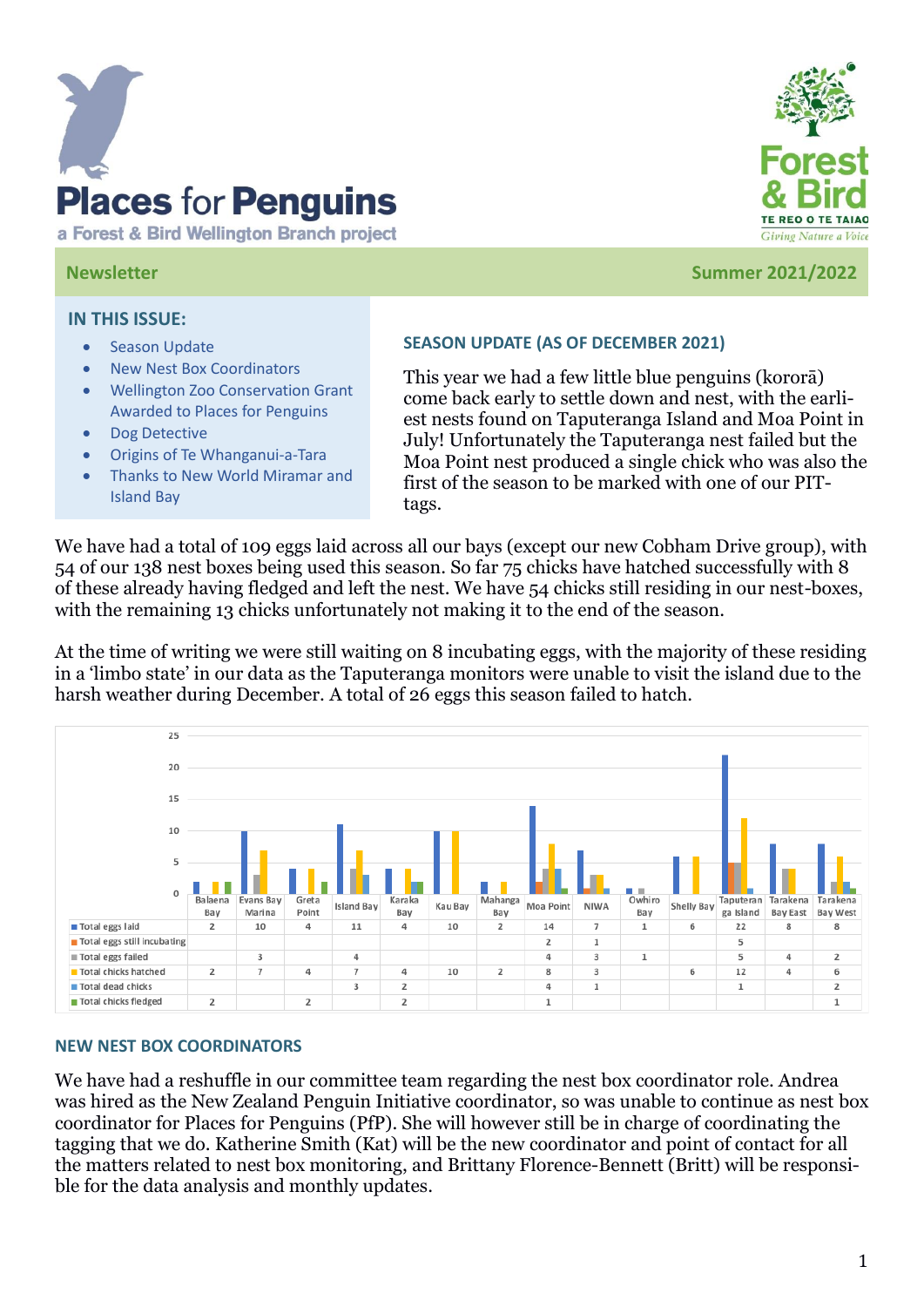Kat is the Karaka Bay team leader and has experience as a handler and tagger with both kororā and tawaki. She works at Wellington Zoo as the avian Zookeeper, where she is also responsible for looking after the penguin inhabitants of the zoo.

Britt has been a monitor with the Island Bay team for three years and part of the committee since February 2021. She graduated with a MSc in Ecology & Biodiversity and works as a Community Outreach Officer with Predator Free Wellington. Britt dedicates a great deal of her free time to helping plan ways to move forward with penguin conservation and advocacy, and is also looking after our social media.

We thank Andrea hugely for the fantastic job she did as the nest box coordinator, and wish her well with her new exciting role.

## **WELLINGTON ZOO CONSERVATION GRANT AWARDED TO PLACES FOR PENGUINS**

We at Places for Penguins have been extremely successful in being granted the generous sum of \$4,500 from Wellington Zoo Trusts Conservation Grant. Since we have approximately 50 volunteers helping with our mahi, anything that allows us to streamline the logistics for monitoring sessions is incredibly helpful. The new equipment we are able to purchase through this grant will enhance volunteer experience and workflow, and will provide insightful data that we can use for our kororā research objectives.

The much-needed capital will enable us to purchase more specialist equipment such as Passive Integrated Transponder readers (PIT wands) that can scan each bird that has been given a microchip. This gives us data such as how frequently each individual bird travels to a particular bay, their choice in mating partner (or partners!) and annual breeding success for that individual. We will also purchase more trail cameras to capture video or images of the activity surrounding the nest boxes. These data collection techniques allow us to carry out our research in a way that disturbs the birds as little as possible, and obtain more data than we did before, including also getting an idea of predator presence in the area.

We look forward to making these purchases and getting stuck in to using the equipment, which will help us to gain essential data and make more informed decisions for how to best protect some of the wildlife on Wellington's coastlines.

#### **DOG DETECTIVE**

This year WCC contracted a penguin detection team (DOC certified dog trainer Alistair Judkins and dog Mena) to search for natural kororā nest sites all the way from Balaena Bay to Owhiro Bay. The dynamic duo took six days to complete this task. The results were very encouraging, and we now have a better understanding on the number of breeding pairs of kororā around our coastline. Importantly, we also have evidence of kororā nesting in areas we didn't previously know about, so those new areas will be on our radar if any coastal develop-



ment is suggested. Most



of the natural nests detected were in the 'rip rap' but one penguin was discovered with a nest burrowed into the sand, which is very unusual for Wellington. However, the nest has since been swept away in the latest storm.

Over 100 sites were detected which is promising news. It was also interesting to find where the kororā hot spots are around the coast so that we can work with WCC to provide better protection and improve the environment. We thank WCC for their support and funding of this very important work.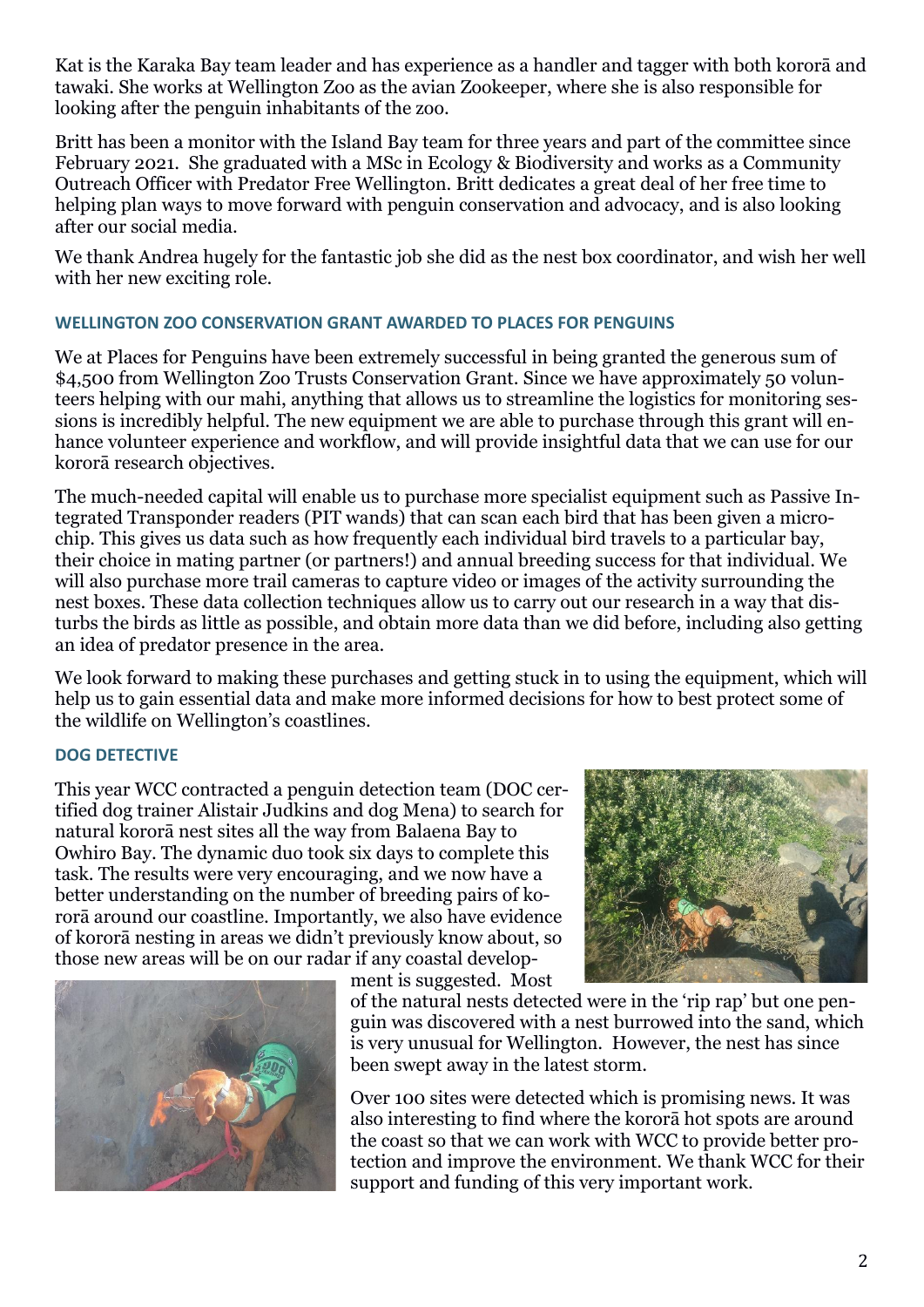#### **ORIGINS OF TE WHANGANUI-A-TARA (MĀORI LEGEND)**

Soon after Te Ika-a-Māui (the Fish of Māui) was pulled out of the ocean to become the North Island of Aotearoa, there lived two taniwha in a lake near the head of the fish. The lake was located where Te Whanganui-a-Tara (Wellington Harbour) is now, but was completely landlocked.

One of the taniwha was called Ngake, and he was energetic and enthusiastic, swimming quickly around the harbour and chasing fish. The other taniwha was called Whātaitai, and he preferred to take life slowly, usually resting on the shores of the lake.

Over time they grew bigger, and after hearing many stories of how vast and plentiful the ocean was just beyond the southern cliffs of the lake, Ngake convinced Whātaitai that they should break out of the lake and spend their lives in the ocean.

One day Ngake went to the northern end of the lake where Whātaitai was bathing, and told him he was going to finally break out. Ngake coiled his tail like a spring against the north side of the lake and then suddenly let it go. Ngake was launched across the lake and slammed into the cliffs on the other side. The force shattered the cliffs and created a pathway through to Te Moana o Raukawa (the Cook Strait), where Ngake now had his freedom.

Whātaitai saw what Ngake had done and tried to copy him, but because he hadn't been as active as Ngake his tail was not as strong and as he reached the gap that Ngake had created, his stomach grazed across the ground causing him to slow down and get stuck before he could reach the sea.

Whātaitai was completely stranded, forced to rely on the tide to bring fish and dampen his skin. After years of living like this there was suddenly an earthquake that lifted the land beneath him up out of the water and high into the air. Without access to the tides for food or water he soon died, and his spirit left his body in the form of a bird, Te Keo, and flew to the closest mountain, Matairangi (Mt Victoria).

Te Keo looked down on the body of the taniwha and wept, before departing for the taniwha spirit world. This gave the very top of Matairangi the name Tangi te Keo (Te Keo's mourning).

Over time Whātaitai's body turned to rock and became the area known as Hataitai. The gash in the earth left by Ngake's tail spring became Te Awakairangi (the Hutt River), and some of the leftover rocks from the smashed cliff became Te Aroaro o Kupe (Steeple Rock) and Te Tangihanga o Kupe (Barrett's Reef). Ngake was never seen again, but some say he resides mostly in Te Moana o Raukawa. Whenever the water is turbulent he is there chasing fish, but when it is calm, he is off exploring te Moana Nui a Kiwa (the Pacific Ocean).

## **THANKS TO NEW WORLD MIRAMAR AND ISLAND BAY**

Since PfP nest monitors have begun using Passive Integrated Transponder (or PIT tags) to identify individual penguins, it has required the nest box monitors in the selected bays to 'wand' the penguins while they are breeding (wave the wand near the penguins so it reads the data on the tags). As our colony is spread out along the coast, we needed to find a place to store the wand so that the monitors could easily pick it up and drop it off. One of our monitors talked to New World supermarkets in Miramar and Island Bay as they were in great central locations along the coast. They very kindly offered to store the equipment securely for us. PfP would like to thank New World Miramar & Island Bay staff for this ongoing support.